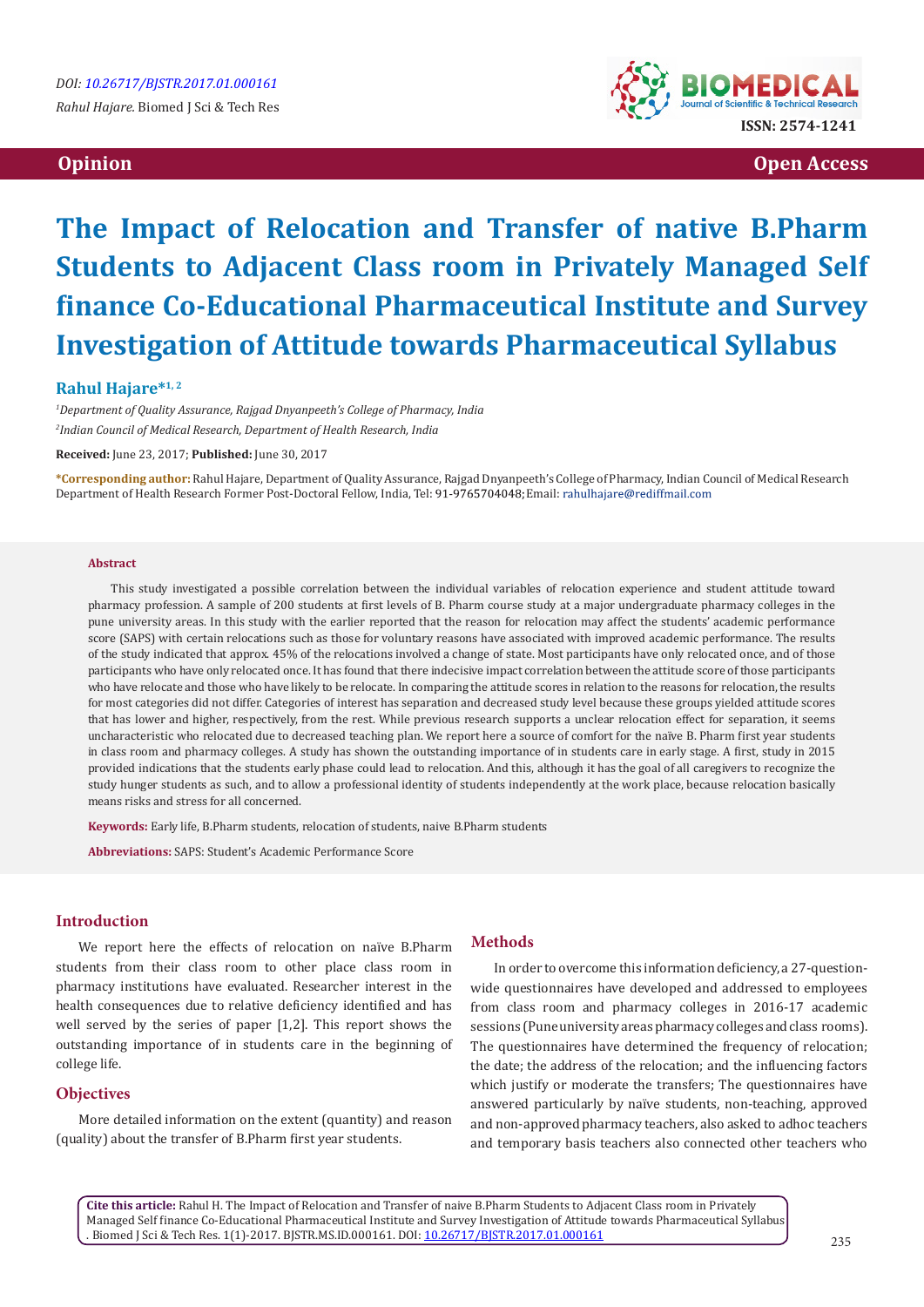have not on college diary, but taught B. Pharm first year students [3, 4]. The questionnaires have been answered in writing and in an online procedure. As far as possible and meaningful, the data of the total of 60 interviewees have clustered so that each institution has included as an average case in the statistical evaluation. In this way, B. Pharm first year class room and five pharmacy colleges of different sizes and raises have included in the statistical evaluation. The study has an exploratory character. The results have been reviewed by available supply data and further studies should be supplemented.

#### **Results**

The following central findings have identified: In approximately 65-70% of the class room and approx. 70-75 % of the students in pharmacy colleges there have transfers of B. Pharm first year students. This would mean a total of approx. 200 students. Pharmacy colleges transfer B. Pharm first year students primarily to class room and only in very few cases in a conference hall. College employees have stated that most of their transfers have carried out within their college. In some cases, the relocation takes place in a adjacent class room. In the study, no clear preferences of the day of the week or of the time have identified. Physical facility impairments such as fan, tube lights, fresh air, drinking water, desk bench conditions, projector or the deterioration of the general condition such as cafeteria, reverse osmosis drinking water have been identified as the central reasons for relocations. In contrast, time table shuffling reasons such as theory adjustment, pre and post occupied theory, confusion, or depressive mood has also important expression. Both the achieved quality of the family integration as well as the cooperation with the students has an impact on possible relocation behaviour of the institutions.

**Table 1:** Correlation Coefficients for Type of Relocation [Correlation test in XLSTAT (Listed software)].

| <b>Type of Relocation -</b><br>Correlation | <b>Correlation Coefficient</b> |
|--------------------------------------------|--------------------------------|
| Boys & attitude score                      | 0.13                           |
| Girls & attitude score                     | 0.03                           |
| Mix boys & girls attitude score            | 0.02                           |
| City & attitude score                      | $-0.01$                        |
| Neighborhood & attitude score              | $-0.02$                        |

The better they succeed, the lower the relocation. Surprise test interventions two verses three have a medium to distinct influence. The relocation behaviour in the class room differs from that of the pharmacy colleges. The college facilities have much less prepared for physical deterioration. On the other hand, physical or mental challenges in pharmacy colleges have better managed. The influence of the teacher doctors, the relatives and the student has also lower in the class room. Basically existing professional shortcomings have regarded as more problematic for the relocation behaviour, it has acute professional shortcomings. This assessment all the breakpoints used in the study has relative to the fresher students

in pharmacy colleges. In open questions, respondents have given the opportunity to provide information on how to avoid relocation. The following recommendations have formulated: forward looking planning To further develop college care; To improve cooperation with faculty and specialized faculty services; To improve the teaching attitude; To increase the number and efficacy of student care; Better pharmacy education; Prevention of inappropriate use of intensive care; Better and earlier counselling of relatives and students; Adaptation of premises; Building establishment of ethical teams; Basic facility; In order work; Running CC TV; avoid clash and slash lecturers; And finally to further explore the potential of new teaching model, Innovent study will indeed generate discussion on this important technological advancement (Table 1 & 2).

|  | Table 2: Correlation Coefficients for the Reason for Relocation |  |  |  |
|--|-----------------------------------------------------------------|--|--|--|
|  | [Correlation test in XLSTAT (Listed software)].                 |  |  |  |

| <b>Reason for Relocation -</b><br><b>Correlation</b> | <b>Correlation Coefficient</b> |
|------------------------------------------------------|--------------------------------|
| College facility                                     | 00                             |
| Teaching & attitude score                            | 00                             |
| Non-teaching & attitude score                        | 00                             |
| Laboratory attendant &<br>attitude score             | 0 <sub>0</sub>                 |
| Teacher salary & attitude score                      | 0.04                           |
| university & attitude score                          | 0.09                           |
| Teacher job termination &<br>attitude score          | 0.12                           |
| Teacher job opportunity &<br>attitude score          | $-0.01$                        |
| other & attitude score                               | 0.03                           |

# **Discussion**

For pharmacy colleges, they have even better place to deal with the knowledge of their students, so that B. Pharm students first year has not identified as "critique emergencies", with all the problematic consequences. In the class room has quite similar. Here, too, the general units of care must be supported in such a way that B Pharm first year students have not yet moved into adjusting class room. It has hoped that with the introduction of a new law and education empowerment will lead extra protection correlate with teaching category based on outcomes, the situation for B. Pharm first year students in the class room and pharmacy colleges in India will continue to improve. This includes less relocation of B. Pharm first year students. The detection of reason also points to the fact that relocation belonging to multiple sub reason are circulating and giving rise to new bringing. This clearly indicates that the transformation in education in India has still needs close monitoring. This study investigated the correlation between the individual variables of relocation experience and students' attitudes towards teaching. Since the India has becoming an increasingly mobile society, it has important to look at the impact of relocation. Previous research indicated that the reason for relocation may